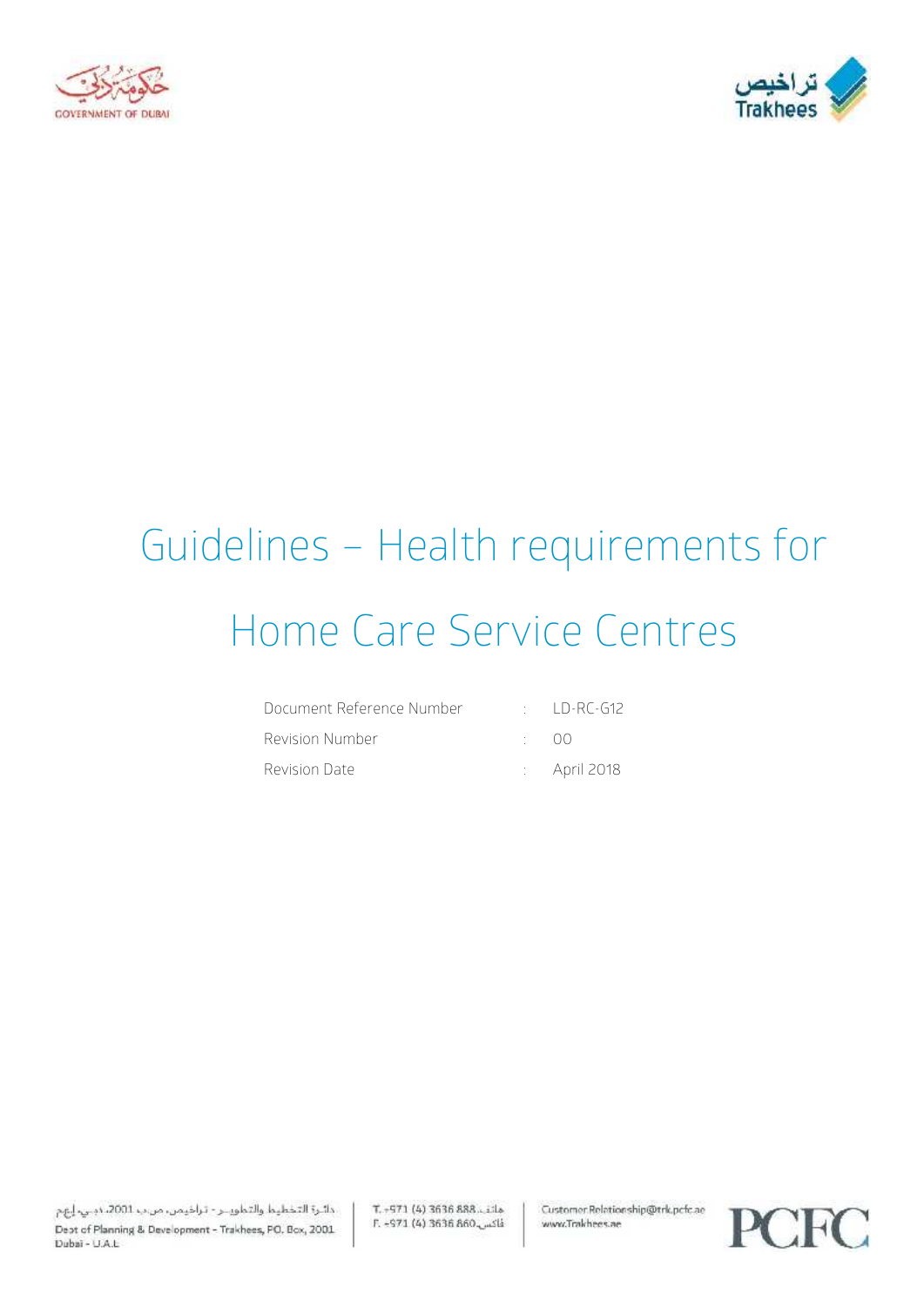

# **1. Purpose:**

- To ensure commitment of all home care centres with the public health requirements.
- To insure the implementation of unified health requirements in all home care centres in the area of Jurisdiction of Trakhees – Ports, Customs & Free zone Corporation, Dubai. .

## 2. **Scope**:

The Health Requirement is applicable in all home care centres operational in the area of Jurisdiction of Trakhees – Ports, Customs & Free zone Corporation, Dubai.

## **3. Responsibility:**

- Director, Inspection Department
- Manager, Retail & Commercial
- Senior Officer, Retail & Commercial
- Officers, Retail & Commercial

### **4. Details of implementation**:

- 4.1. **License**
	- 4.1.1. A valid trade license issued from Trakhees Licensing Division/JAFZA should be available for home care centre activity and home care centre should comply with the license activity.
	- 4.1-2. Valid DHA License issued for facility for Home care activity.
	- 4.1-3. Work permit/ DHA License for the Medical Staff.
- 4.2. **Documents**
	- 4.2.1. With Reference to the circular EHS/04/2014 dated 14/04/2014 all the required documents which should be kept within a file (EPHS- Trakhees file) for verification during the inspection.
	- 4.2.2. Staff list with all related data of staff must be kept at the Centre. Work permit of the staff also must be available.
	- 4.2.3. Occupational Health Card issued from Trakhees (044364652/044364639) for non-medical home caring staff should be available.
- 4.3. **Premises**
	- 4.3.1. An administrative office with staff shall function during the fixed working hours as the home care activity is being carried out in private homes.